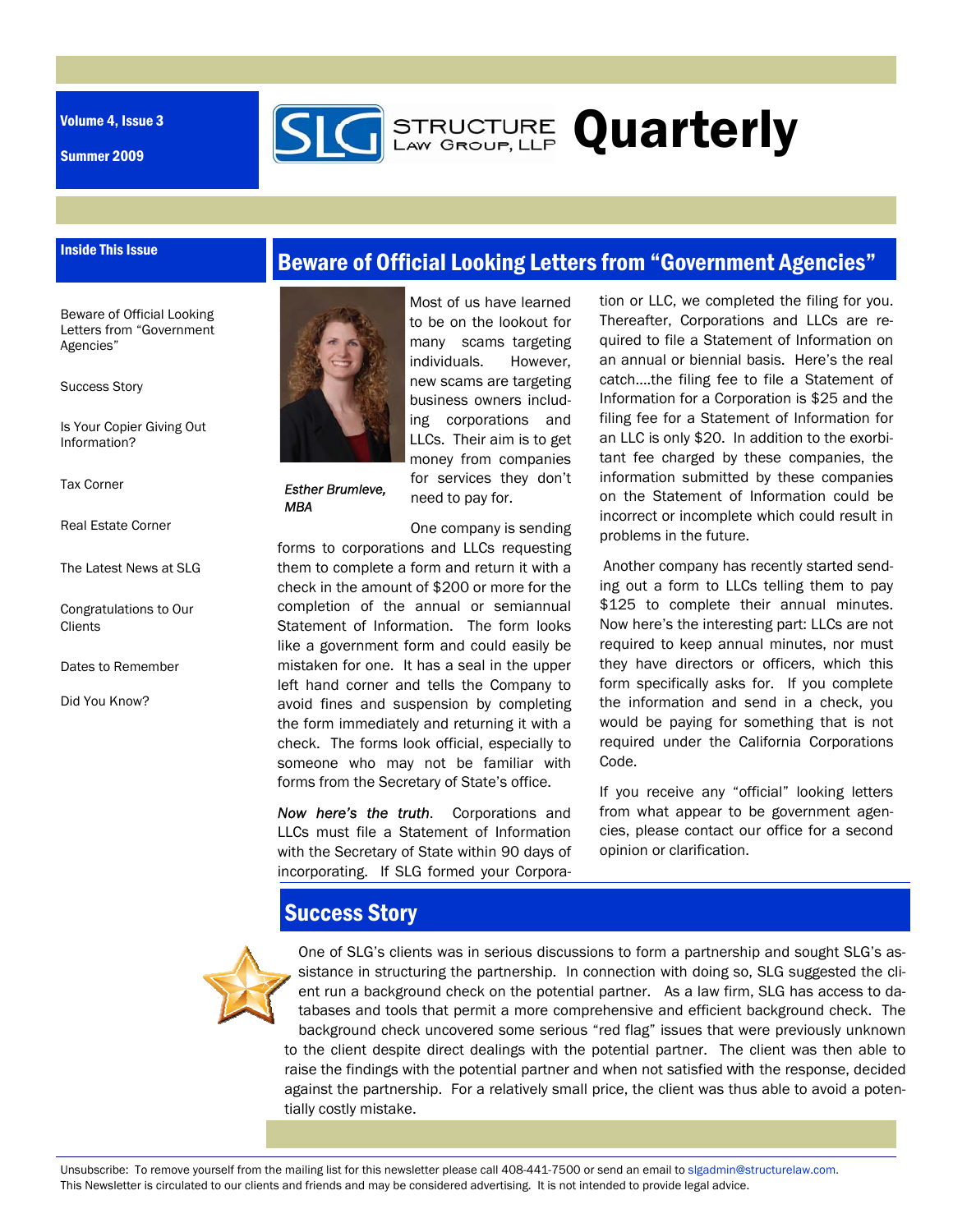## Is Your Copier Giving Out Information?

There is a little known privacy threat lurking in many offices that you may not be aware of. That security threat can be found in photocopiers and multifunction printers. In the past few years these devices have come with hard drives that allow us to scan and store documents. Unless security provisions are in place, the data is stored unencrypted until the drive is full and new data overwrites the old data. When companies get rid of their old copiers the data sits on the copier for the next person or company unless it is properly removed.

Multifunction printers and copiers are very exposed and hackers can compromise the data using modems. Since many of these machines are networked, hackers can also use them to access the entire network in an office, not just the one device. There are several actions that companies can take to limit their exposure:

• Create a procedure for wiping out or destroying old hard drives.

• Include a nondisclosure statement in any maintenance agreement.

If your photocopier does not come with one, buy an overwriting or encryption kit.

• Change the password from the default.



• Disable all unnecessary services.

• Ensure that the data modem is separate from the fax modem.

- Use a firm that specializes in copier hard drive removal when you replace your copier.
- Ensure all information

is password protected.

scanned into the machine *Since many of these machines are networked, hackers can also use them to access the entire network in an office, not just the one device.* 



#### Tax Corner

#### Cal COBRA Subsidy

Employees in California with 2-19 employees are now eligible for the same COBRA subsidy that was originally only available for employees who worked in companies with 20 or more employees. Workers who are involuntarily terminated from September 1, 2008 through December 31, 2009 may qualify for a 65% subsidy of their COBRA premiums. This means that employers are now subject to paying the 65% subsidy for their former employees.

#### • Property Tax Reassessments in Santa Clara County

The last day to file an appeal under Proposition 8 for a property tax reassessment in Santa Clara County is August 15, 2009. Taxpayers who believe that their assessed property value is incorrect, can apply for the exemption online at http://www.sccassessor.org.

## Real Estate

#### • Changes for Real Estate Agents



Effective July 1, 2009, the Department of Real Estate implemented a new policy re-

quiring real estate licensees to include their license number on all information that can be considered the "first point of contact" to consumers. This means that the license number must now be on items such as business cards, letterhead, brochures, mailings, or any other item that encourages a consumer to contact the licensee for services that require a real estate license. The materials that are excluded from this requirement include posted for sale signs, newspaper and other media advertisements. If there is more than one licensee listed on the materials, the license numbers for both licensees must be included. However, the license number for the employing broker does not need to be shown even if the logos or marketing materials for that employing broker are used.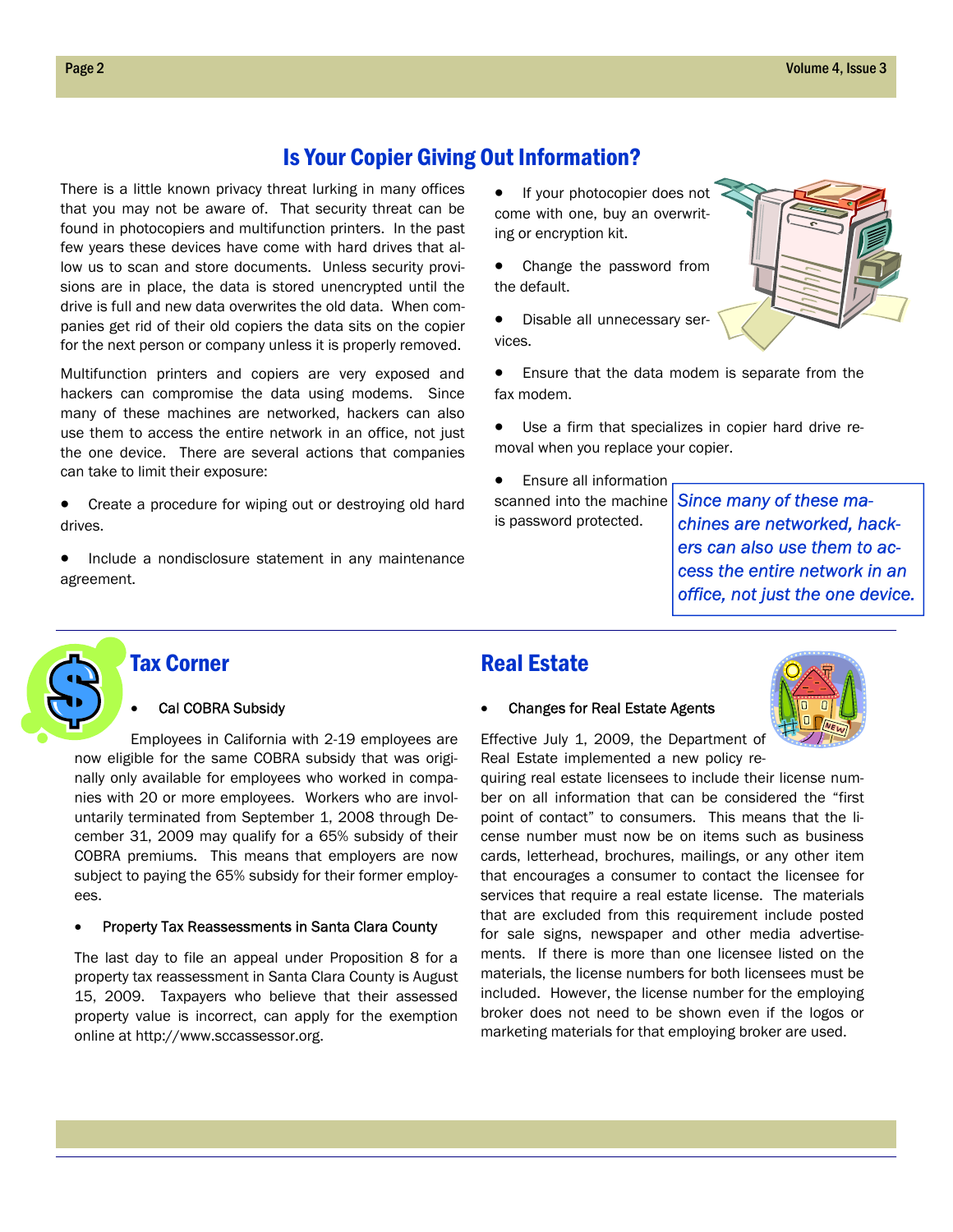#### Volume 4, Issue 3 Page 3



# Mark Figueiredo Nominated as a Super Lawyer



Mark Figueiredo was nominated as one of Northern California's Super Lawyers for 2009. Mark is featured in the 2009 Super Lawyers Publication. Only 5% of all lawyers in Northern California are chosen as a Super Law-

yer each year. Congratulations Mark!

# Tamara Pow - Now a California Real Estate Broker

Tamara Pow recently passed the California real estate broker's exam and received her Broker's License (License No. 01860035). Congratulations Tamara!



# Congratulations To Our Clients!!!

## Club Sportiva

Club Sportiva, a *high end luxury rental car and time share car company* recently moved into San Jose's Club Auto Sport on Charcot Avenue in San Jose. Club Sportiva's cars include Porsches, Ferraris, Lamborghinis, and Lotuses, amongst others. For more information about renting a car from Club Sportiva, go to www.clubsportiva.com.





Our client Espressi, Inc. received the award for Best New Consumer Product 2010 from the Specialty Coffee Association of America for its mypressi TWIST, a *handheld espresso maker*. The TWIST will be available this September. If you are interested in learning more or in ordering online, go to www.mypressi.com.

#### **Frecklebox**

Frecklebox, a company specializing in personalized products for children was recently featured on The View From the Bay. Frecklebox *personalized products include books, placemats, coloring books, stickers, lunch boxes, notebooks and pocket folders*. For more information on their products, go to Espressi, Inc. **Example 20** www.frecklebox.com.